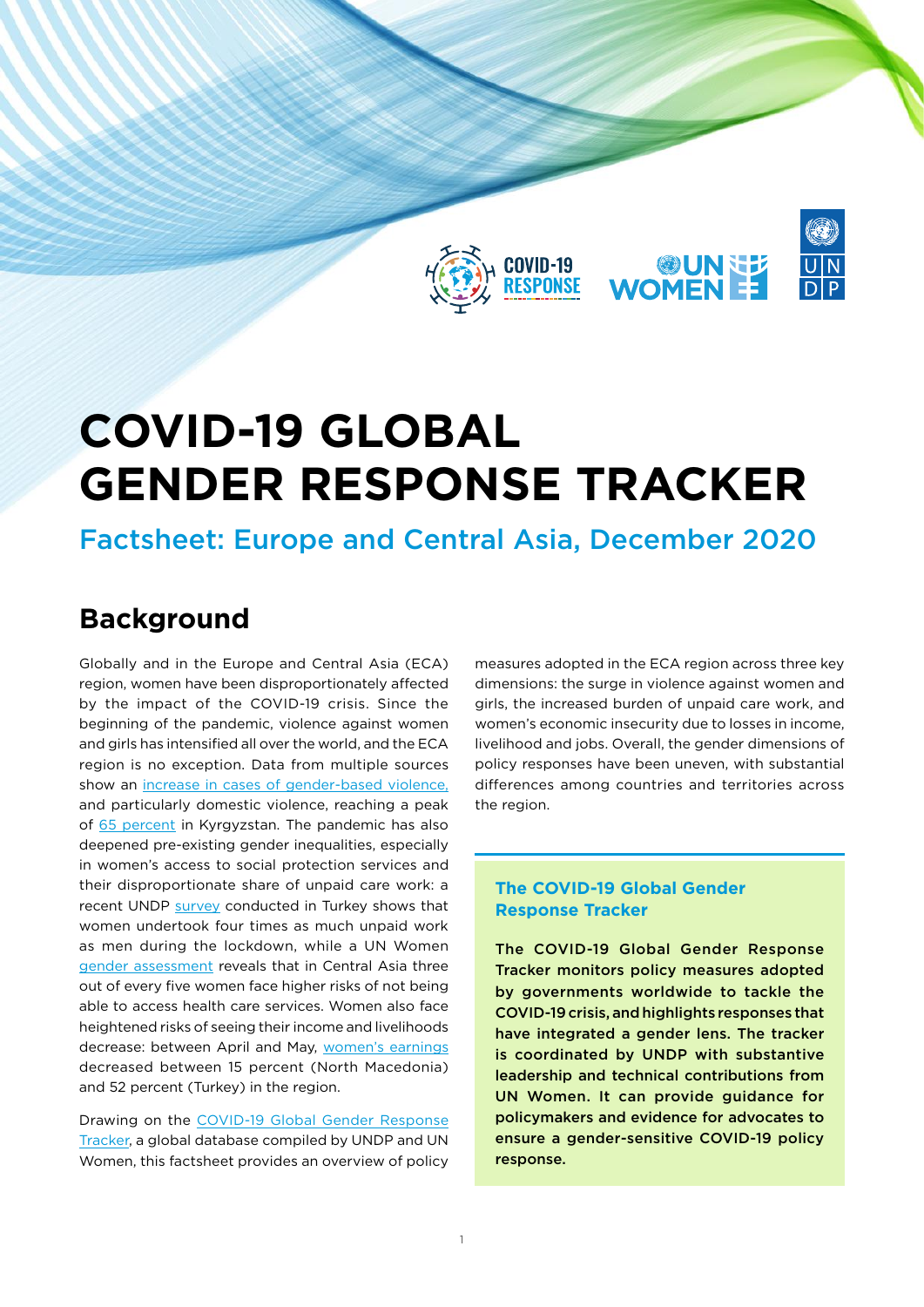#### **Gender-sensitive measures and [methodology](https://data.undp.org/wp-content/uploads/2020/09/COVID-19_Global_Gender_Response_Tracker_Methodological_Note_20092020.pdf)**

Gender-sensitive measures are defined as those that seek to directly address the risks and challenges that women and girls face during the COVID-19 crisis, notably violence against women and girls, unpaid care work and economic insecurity.

| The measures currently<br>included in the tracker<br>fall under four categories:                           |                                           | For the purpose of this analysis: |                                                                                                                                                                                                                                                                                         |                                                                |                                         |  |  |
|------------------------------------------------------------------------------------------------------------|-------------------------------------------|-----------------------------------|-----------------------------------------------------------------------------------------------------------------------------------------------------------------------------------------------------------------------------------------------------------------------------------------|----------------------------------------------------------------|-----------------------------------------|--|--|
|                                                                                                            |                                           | sensitive by default;             |                                                                                                                                                                                                                                                                                         | All violence against women measures are categorized as gender- |                                         |  |  |
| <b>1.</b> Social protection<br>2. Labour markets<br>3. Violence against<br>women<br>4. Economic and fiscal |                                           |                                   | Social protection and labour market measures are defined as                                                                                                                                                                                                                             |                                                                |                                         |  |  |
|                                                                                                            |                                           |                                   | gender-sensitive if they target women's economic security or<br>address unpaid care;<br>Economic and fiscal measures are defined as gender-sensitive<br>if they provide support to female-dominated sectors of the<br>economy, on the assumption that this is likely to protect women's |                                                                |                                         |  |  |
|                                                                                                            |                                           |                                   |                                                                                                                                                                                                                                                                                         |                                                                |                                         |  |  |
| policies                                                                                                   |                                           |                                   | employment and thereby their economic security.                                                                                                                                                                                                                                         |                                                                |                                         |  |  |
| <b>POLICY CATEGORY</b>                                                                                     |                                           |                                   |                                                                                                                                                                                                                                                                                         | <b>GENDER-SENSITIVE MEASURES (992)</b>                         |                                         |  |  |
|                                                                                                            |                                           | Social protection (1,061)         |                                                                                                                                                                                                                                                                                         |                                                                | <b>Address unpaid care (111)</b>        |  |  |
| <b>All measures</b><br>(2,517)                                                                             | Labour markets (249)                      |                                   |                                                                                                                                                                                                                                                                                         |                                                                | Address women's economic security (177) |  |  |
| <b>GLOBAL</b>                                                                                              | <b>Economic and fiscal policies (503)</b> |                                   |                                                                                                                                                                                                                                                                                         |                                                                | Address violence against women (704)    |  |  |
|                                                                                                            | Violence against women (704)              |                                   |                                                                                                                                                                                                                                                                                         |                                                                |                                         |  |  |

# **Gender equality in policy response**

### **Number of countries and territories by scope of gender response**



Across the ECA region, 17 countries and territories<sup>1</sup> have adopted a total number of **82 gender-sensitive measures**. These **represent a third** of the total socioeconomic measures adopted in response to COVID-19 (82 measures out of 248). Data show that governments are prioritizing policies to combat **violence against women and girls**, which has escalated since the start of the pandemic: across the region, 54 measures have been adopted to support women survivors of genderbased violence, while measures taken to address **women's economic insecurity** (14) and the increased burden of **unpaid care** (14) are much fewer.

1 Albania, Armenia, Azerbaijan, Belarus, Bosnia and Herzegovina, Georgia, Kazakhstan, Kosovo\*, Kyrgyzstan, Moldova, Montenegro, North Macedonia, Serbia, Tajikistan, Turkey, Ukraine, Uzbekistan. Data for Turkmenistan is not available, as it reports no confirmed cases of COVID-19. \* References to Kosovo shall be understood to be in the context of United Nations Security Council Resolution 1244 (1999).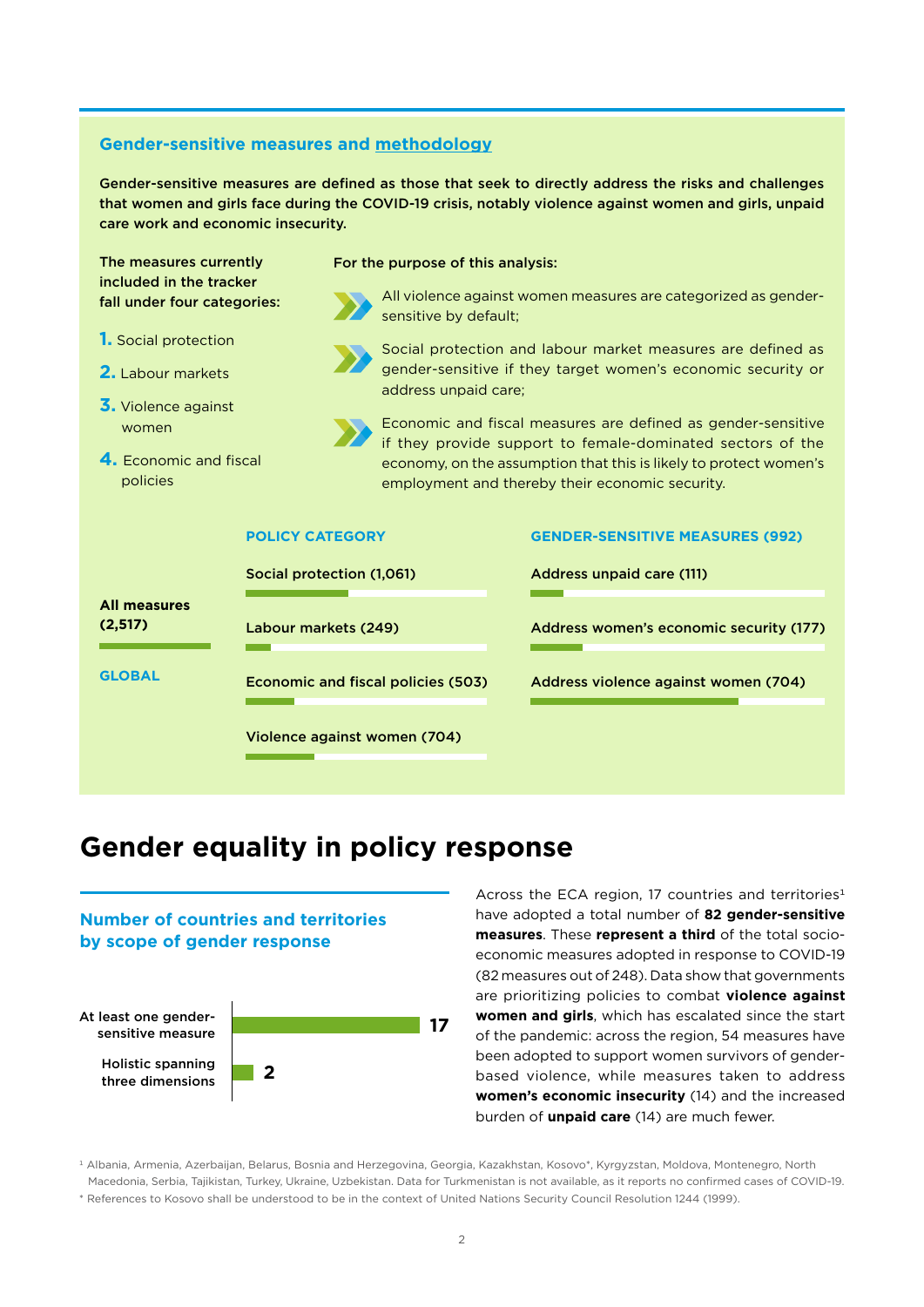However, the response remains **inadequate, given the scale of COVID-19's impact on women**.

**Only two countries** (Albania and Serbia) have adopted measures that span all three dimensions. In **only six countries** (Albania, Bosnia and Herzegovina, Kazakhstan, Kyrgyzstan, Serbia and Tajikistan), nearly or more than 50 percent of all measures may be classified as gender-sensitive, with Serbia recording an outstanding 71 percent.

In total, countries and territories in the ECA region have adopted **166 labour market and social protection measures**. Only 23 of these measures (**14 percent**) may be considered as gender-sensitive, in that they target women's economic security or address unpaid care. Similarly, of the **28 economic and fiscal measures** adopted across the region, only **18 percent** are designed to support women-dominated sectors of the economy and aim to protect women's employment.

### **Proportion of gender-sensitive measures out of the total COVID-19 related policy measures, by type and country/territory (source: [COVID-19 Global Gender Response Tracker\)](https://data.undp.org/gendertracker/)**

| Country/territory                        | Economic<br>and fiscal       | Social<br>protection | Labour<br>market | <b>Violence</b><br>against women | Gender-<br>sensitive<br>measures |
|------------------------------------------|------------------------------|----------------------|------------------|----------------------------------|----------------------------------|
| Kazakhstan                               | 33%                          | 0%                   | $\blacksquare$   | $\overline{4}$                   | 50%                              |
| Kyrgyzstan                               | $\qquad \qquad \blacksquare$ | 0%                   |                  | $\overline{7}$                   | 58%                              |
| Tajikistan                               | $\frac{1}{2}$                | 0%                   |                  | $\mathbf{1}$                     | 50%                              |
| <b>Uzbekistan</b>                        | 0%                           | 30%                  | 33%              | $\overline{a}$                   | 29%                              |
| <b>Central Asia</b>                      | 25%                          | 16%                  | 33%              | 100%                             | 45%                              |
|                                          |                              |                      |                  |                                  |                                  |
| Armenia                                  | 60%                          | 8%                   | 0%               | $\overline{2}$                   | 26%                              |
| Azerbaijan                               | 0%                           | 13%                  | 0%               | $\overline{3}$                   | 29%                              |
| <b>Belarus</b>                           | $\overline{\phantom{0}}$     | 14%                  | 0%               | $\overline{\phantom{0}}$         | 13%                              |
| Georgia                                  | 0%                           | 9%                   | 33%              | $\overline{4}$                   | 24%                              |
| Moldova                                  | 0%                           | 0%                   |                  | $\overline{2}$                   | 25%                              |
| <b>Ukraine</b>                           | $\overline{a}$               | 0%                   | 0%               | 3                                | 15%                              |
| <b>South Caucasus</b><br>and Western CIS | 21%                          | 7%                   | 8%               | 100%                             | 22%                              |
|                                          |                              |                      |                  |                                  |                                  |
| Albania                                  | 0%                           | 18%                  | 0%               | 9                                | 48%                              |
| Bosnia and<br>Herzegovina                | 0%                           | 0%                   | 50%              | $\overline{3}$                   | 50%                              |
| Kosovo                                   | 25%                          | 0%                   | 0%               | $\overline{4}$                   | 29%                              |
| Montenegro                               | 0%                           | 11%                  | 50%              | $\overline{a}$                   | 15%                              |
| <b>North Macedonia</b>                   | $\frac{1}{2}$                | 20%                  | 50%              | $\overline{2}$                   | 44%                              |
| Serbia                                   | $\overline{\phantom{0}}$     | 63%                  | 0%               | 5                                | 71%                              |
| <b>Turkey</b>                            | 0%                           | 8%                   | 13%              | 5                                | 25%                              |
| <b>Western Balkans</b><br>and Turkey     | 10%                          | 18%                  | 21%              | 100%                             | 38%                              |
|                                          |                              |                      |                  |                                  |                                  |
| <b>ECA region</b>                        | 18%                          | 13%                  | 17%              | 100%                             | 33%                              |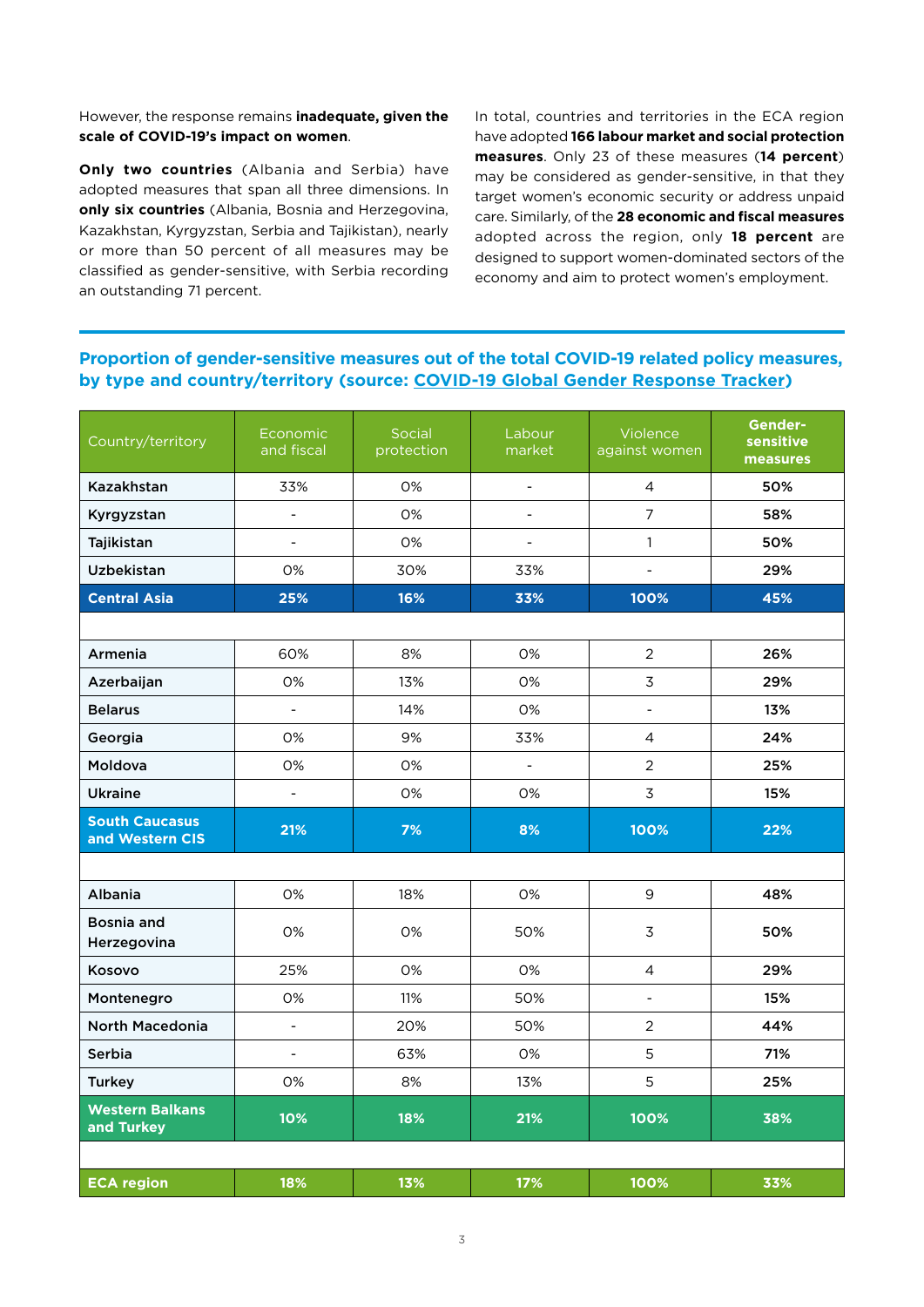#### **Gender-sensitive measures**



### **How are sub-regions doing?**

All countries and territories across the ECA region, with the exception of Belarus, Montenegro and Uzbekistan, have adopted measures to respond to the increase in **violence against women** during the COVID-19 pandemic, and to support women and girls who are survivors of violence. The majority have been adopted in the **Western Balkans and Turkey** (28, compared to 14 in South Caucasus and Western Commonwealth of Independent States (CIS), and 12 in Central Asia).

Countries and territories in the Western Balkans and Turkey also perform better than the other sub-regions on gender sensitivity of the **social protection** and **labour market measures** adopted. However, gendersensitive measures represent respectively only 18 percent and 21 percent of the total social protection and labour market measures. In South Caucasus and Western CIS this percentage is remarkably lower: among the 57 social protection and 13 labour market measures adopted across the sub-region, less than eight percent are targeted to women.

As regards **economic and fiscal measures**, 21 percent of those adopted by governments in **South Caucasus and Western CIS** may be regarded as gendersensitive, a percentage more than twice as high as in the Western Balkans and Turkey. **Central Asia** reports only one gender-sensitive measure, out of the four economic and fiscal policies adopted. Besides, the absolute number of economic and fiscal measures taken across the entire region remains particularly low: only five of these policies were designed to address women's economic insecurity.

Stronger actions are needed to address barriers to women's access to social protection services and protect women's economic security, as well as to prevent and respond to the COVID-19 related increase in gender-based violence. Finally, more effective measures are necessary to address the severe care crisis that the pandemic has revealed, to reduce and redistribute care work and invest in the entire care economy to build back better.